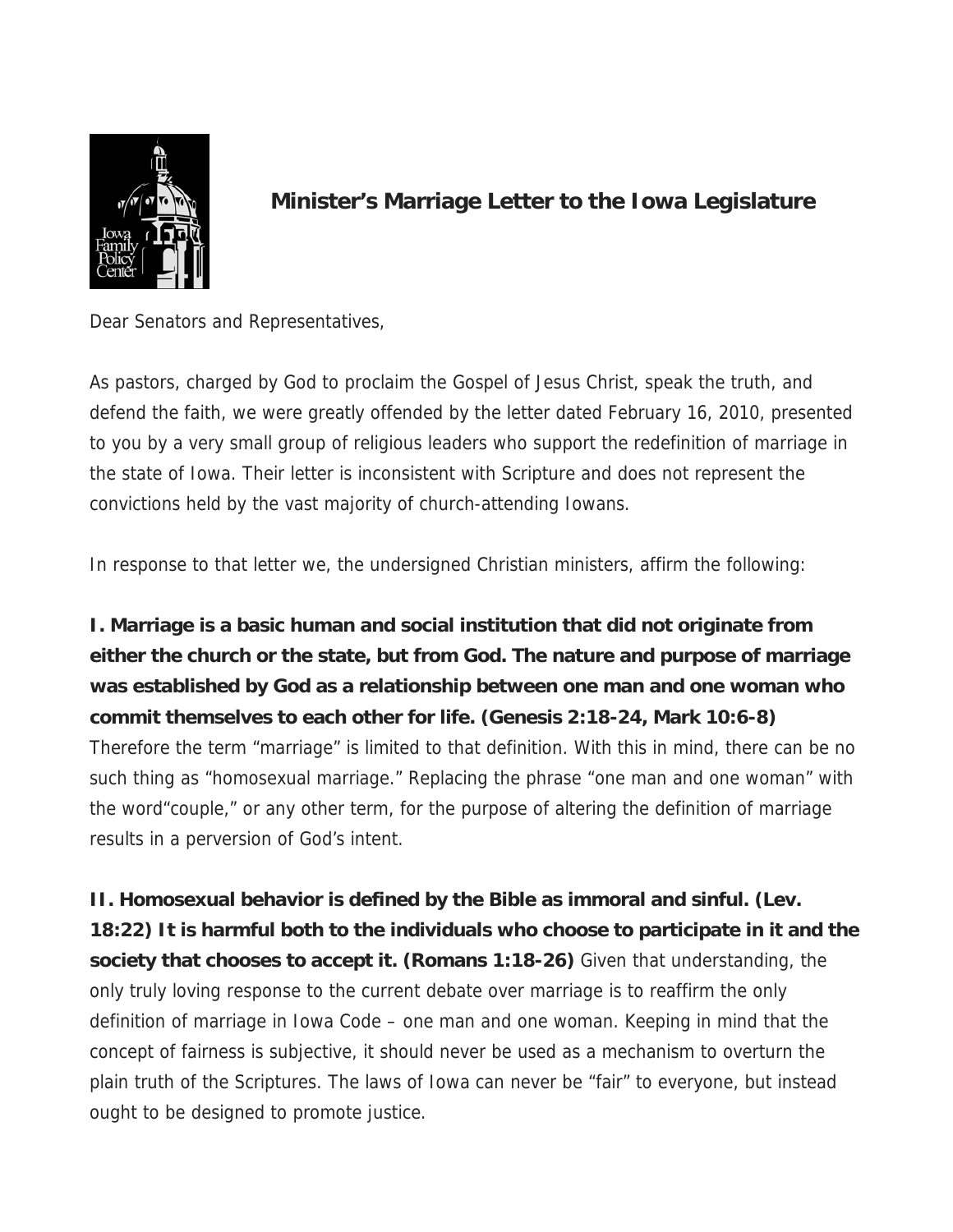**III. Because God is God of all, there is no structural difference between religious and civil marriage. The essence of marriage remains the same in both the religious and civil realms. (Col. 1:15-19)** The acknowledgement of, and reference to, marriage in the laws of our state and nation does not create a second realm of marriage that is somehow divorced from the only definition determined by God.

**IV. Freedom of conscience is not the issue.** We acknowledge that everyone has a right to their own beliefs. The issue is whether or not certain citizens have the right to use their beliefs to redefine that which God has already defined, and then force the rest of society to accept that redefinition. We submit that they do not.

## **As pastors we stand together in support of marriage as defined and intended by**

**God.** The union of husband and wife becomes, over a lifetime, a great good for themselves, their family, communities, and society. As such we believe that marriage, as a critical building block of our society, must be cherished and protected. In addition to hindering God's hand of blessing, any attempt to alter its meaning would adversely affect children and families throughout Iowa.

**Therefore, we the undersigned ask our Iowa legislators to do everything within their power to support and preserve marriage.** To that end, within the context of our current situation, we ask the legislature to allow the citizens of Iowa the opportunity to vote on a Marriage Amendment to the Iowa Constitution, defining marriage as between one man and one woman.

Signed: (485 Iowa Pastors and Ministry Leaders)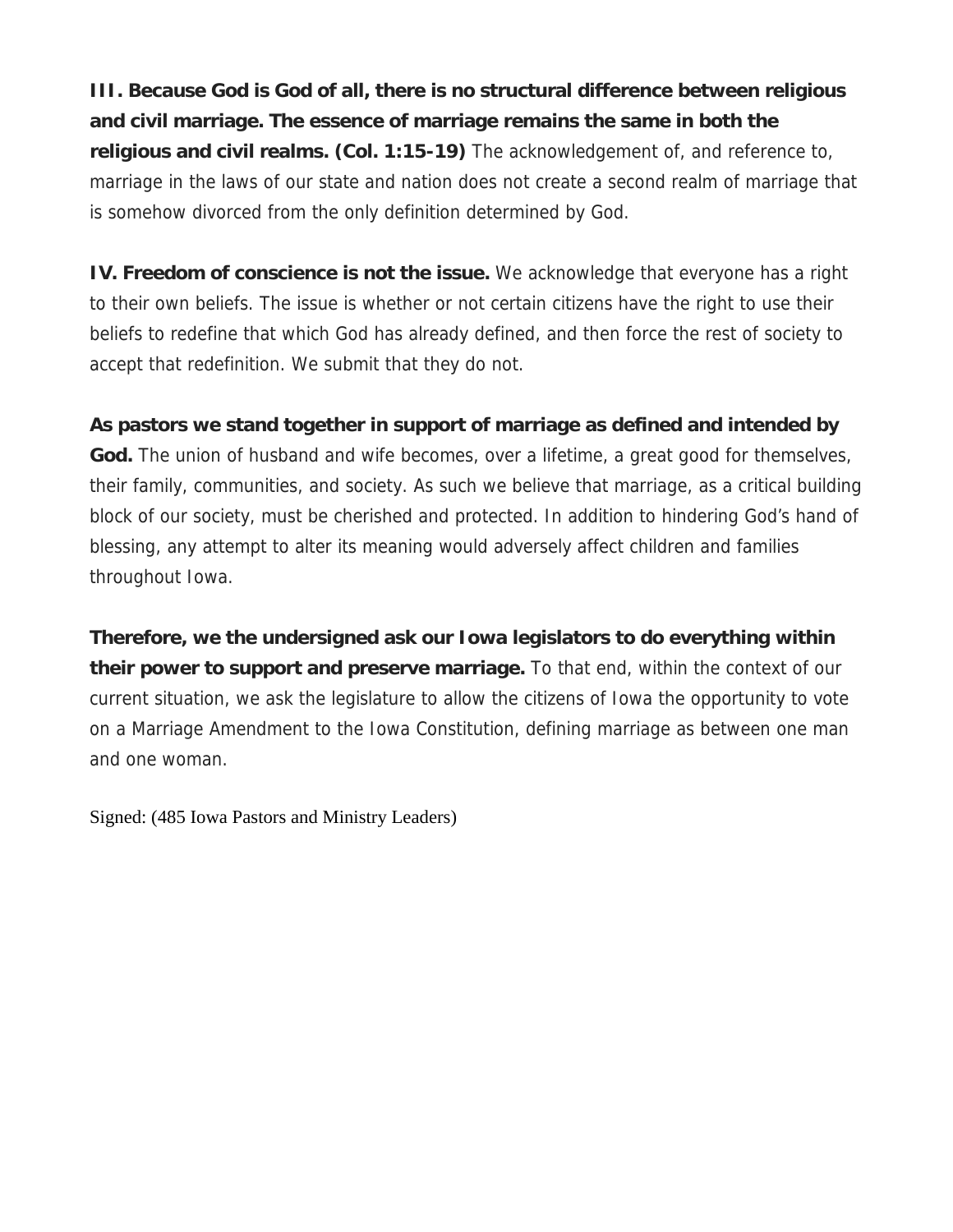|        | Randy                 | Abell             | <b>Heartland Baptist Church</b>              | Ames                    |
|--------|-----------------------|-------------------|----------------------------------------------|-------------------------|
|        | Kendall               | Adams             | <b>Burlington Baptist Church</b>             | Burlington              |
|        | Karen                 | Admussen          | Westkirk Presbyterian Church                 | Urbandale               |
|        | Gary                  | Allen             | <b>First Evangelical Free Church</b>         | <b>Cedar Falls</b>      |
|        | <b>Terry</b>          | Amann             | <b>Walnut Creek Community Church</b>         | <b>Windsor Heights</b>  |
|        | Keith                 | Amunson           | <b>Evangelical Free Church of Dyersville</b> | Dyersville              |
|        | <b>B</b> Mark         | Anderson          | Church of the Living Water                   | Muscatine               |
|        | Jay                   | Anderson          | Cornerstone Baptist Church                   | Orange City             |
|        | M. DeWayne            | Anderson          | First Assembly of God                        | Newton                  |
|        | Haddon                | Anderson          | Garner Evangelical Free Church               | Garner                  |
|        | Kathie                | Anderson          | Revelation Light of Jesus Christ             | <b>Bedford</b>          |
|        | Russell               | Anderson          | St. Peter and Zion Lutheran Churches         | Ocheyedan               |
|        | <b>Bryan</b>          | Anderson          | Tabernacle                                   | George                  |
|        | <b>Patrick</b>        | Anderson          | Zearing Christian Church                     | Zearing                 |
|        | David H.              | Andreae           |                                              | Decorah                 |
|        | Phill                 | Andreasen         | Immanuel Lutheran Church                     | Spirit Lake             |
|        | Donald                | Andrews           | <b>First Baptist Church</b>                  | Webb                    |
|        | Anthony               | Andrews           | Norwood A/G                                  | Lucas                   |
|        | Rod                   |                   | <b>Harvest Church</b>                        |                         |
|        | Kenneth R.            | Ankrom            |                                              | New Hampton             |
|        |                       | Artrip            | Webster City Church of Christ                | <b>Webster City</b>     |
|        | Gary<br><b>Marcus</b> | Austin            | Cedar Rapids Grace Church                    | Cedar Rapids<br>Sheldon |
| Mr     |                       | <b>B B Moffit</b> | <b>Calvary Baptist Church</b>                |                         |
|        | Dennis                | Bachman           | First Wesleyan Church                        | <b>Charles City</b>     |
|        | Mark                  | <b>Baker</b>      | Berean Baptist Church                        | Davenport               |
|        | Theresa               | <b>Baker</b>      | Calvary Cathedral                            | Waterloo                |
|        | Bennie                | <b>Baker</b>      | Calvary Cathedral                            | Waterloo                |
|        | Cecil                 | <b>Ballard</b>    | <b>Grace Baptist Church</b>                  | Marion                  |
|        | Ron                   | <b>Bartlett</b>   | Community Church of Hudson                   | Hudson                  |
|        | David                 | <b>Bass</b>       | Wesleyan Chuch                               | Waterloo                |
|        | John                  | <b>Battern</b>    | New Sharon United Methodist Church           | New Sharon              |
|        | James                 | Bauer             | <b>Finchford Community Bible</b>             | Janesville              |
|        | Gregory               | <b>Baum</b>       | <b>Bethel Baptist Church</b>                 | <b>Britt</b>            |
|        | Alex                  | Bauman            | Murray Baptist                               | Merray                  |
|        | Del                   | Bear              | <b>Marion Free Methodist</b>                 | Marion                  |
|        | Juliel                | Bell              | Living Truth Church                          | Des Moines              |
|        | Benjamin              | Bell              | Living Truth Church                          | Des Moines              |
|        | <b>Terry</b>          | <b>Bemis</b>      | Journey Assembly of God                      | Dubuque                 |
|        | <b>Cliff</b>          | <b>Bennett</b>    | <b>Calvary Baptist Church</b>                | Batavia                 |
|        | <b>Kirk</b>           | <b>Bennett</b>    | <b>West Avenue Baptist</b>                   | <b>Burlington</b>       |
| Mr.    | Steven S.             | <b>Benton</b>     | Faith Bible Church                           | <b>Robins</b>           |
|        | Kelly                 | <b>Benton</b>     | Fertile Church of Christ                     | Fertile                 |
| Pastor | Dan                   | <b>Berry</b>      | <b>Cornerstone Family Church</b>             | Des Moines              |
| Rev    | Scott W.              | <b>Bieker</b>     | Hope Lutheran Church                         | <b>Brighton</b>         |
|        | Ben                   | Blanchard         | <b>Sheridan Park United Methodist</b>        | Des Moines              |
|        | Richard               | <b>Blodgett</b>   | <b>Emanuel Church of the Nazarene</b>        | <b>Council Bluffs</b>   |
|        | Glen                  | <b>Blumer</b>     | <b>Crossroad Church</b>                      | <b>Norwalk</b>          |
| Msgr.  | Frank                 | Bognanno          | Christ the King                              | Des Moines              |
|        | James                 | <b>Bonser</b>     | <b>Stavanger Friends</b>                     | Marshalltown            |
|        | <b>Brian</b>          | Bontrager         | <b>Hillside Missionary</b>                   | Clarinda                |
|        | Jonathan              | <b>Booth</b>      | <b>Gateway Baptist Church</b>                | Clinton                 |
|        | Rob                   | <b>Borkowitz</b>  | <b>Grace Brethren Church</b>                 | Waterloo                |
|        | Roger                 | Bouwman           | Sibley Christian Reformed                    | Sibley                  |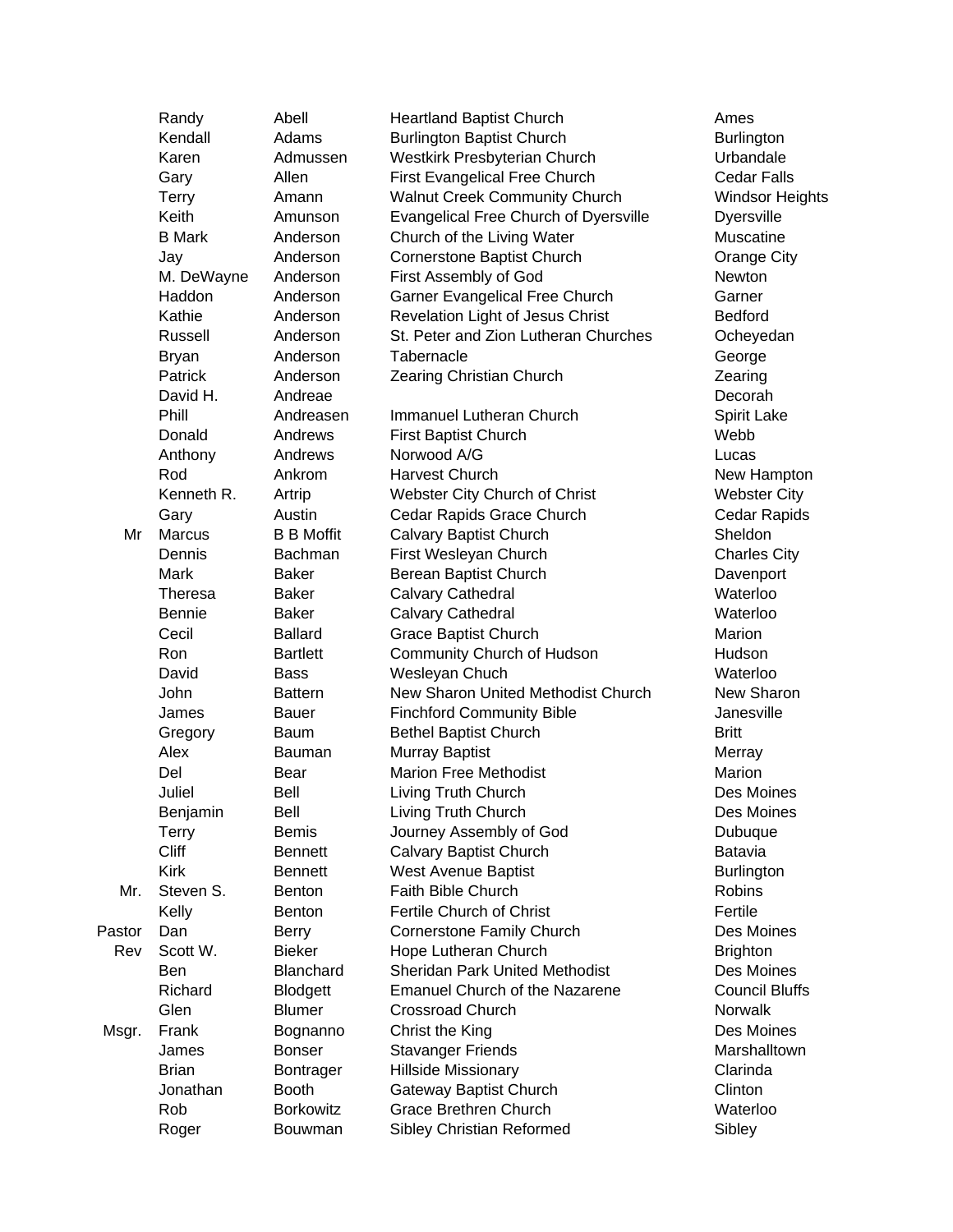|        | James          | <b>Braden</b>      | Hope Bible Church                      | Columbus Junction                        |
|--------|----------------|--------------------|----------------------------------------|------------------------------------------|
| Rev    | Dennis N.      | <b>Bradley</b>     | <b>Cornerstone Baptist</b>             | Ankeny                                   |
|        | Tony           | <b>Brandt</b>      | Indianola Church of Christ             | Indianola                                |
|        | Ed             | <b>Brandt</b>      | St. Paul's Lutheran                    | Ute                                      |
|        | <b>Bruce</b>   | <b>Branson</b>     | Central Ave. Baptist Church            | Hartley                                  |
|        | <b>Bob</b>     | <b>Bressert</b>    | <b>Grace Evangelical Free Church</b>   | Davenport                                |
|        | Len            | <b>Brokenshire</b> | <b>Ascension Lutheran Church</b>       | Waterloo                                 |
|        | Kerry          | <b>Brown</b>       | Destiny Church                         | Waukee                                   |
|        | John           | <b>Brown</b>       | <b>Fruitland Baptist Church</b>        | Muscatine                                |
|        | Devin          | <b>Bryant</b>      | Living Water Bible Fellowship          | Guttenberg                               |
|        | Doug           | <b>Bryce</b>       | <b>Christian Life Center</b>           | Decorah                                  |
|        | Frederick      | <b>Bryson</b>      | Farragut United Methodist Church       | Farragut                                 |
|        | Duane          | <b>Bundt</b>       | <b>Pleasant Ridge Community Church</b> | Glidden                                  |
|        | Dan            | <b>Bunge</b>       | <b>Emmanuel Baptist Church</b>         | Des Moines                               |
|        | Dale           | <b>Burleson</b>    | Avenue of the Saints Church of Christ  | <b>Clear Lake</b>                        |
|        | Gene           | <b>Burry</b>       | Linden United Methodist Church         | Waterloo                                 |
|        | David          | <b>Bush</b>        | <b>First Federated Church</b>          | Des Moines                               |
| Pastor | Philip         | <b>Butler</b>      | First Baptist Church                   | Colfax                                   |
|        | Albert         |                    | First Assembly of God                  | Indianola                                |
|        |                | Calaway            |                                        |                                          |
|        | Phil           | Campbell           | <b>Bethel Worship Center</b>           | Douds                                    |
|        | Steven         | Campbell           | Hartley United Methodist Church        | Hartley                                  |
|        | Timothy        | Capon              | Faith Baptist Church                   | Carroll                                  |
|        | Andrew         | Carlson            | St. Paul, Grace, Trinity Lutheran      | Battle Creek, Correctionville,<br>Anthon |
|        | Darryl         | Carr               | First Baptist Church                   | Washington                               |
|        | Mark           | Caston             |                                        |                                          |
|        |                |                    | Bonaparte Baptist Church               | Bonaparte                                |
|        | Jon            | Chapman            | <b>White Dove Church</b>               | Johnston                                 |
|        | Caleb          | Cheedie            | Twin Pines Baptist Church              | Cedar Rapids                             |
|        | Nathan         | Clark              | <b>Faith Christian Outreach Church</b> | Mount Pleasant                           |
|        | Marvin         | Cleair             | <b>First United Methodist</b>          | <b>Cedar Falls</b>                       |
|        | <b>Steve</b>   | Clinkscales        | <b>Olivet Baptist Church</b>           | Urbandale                                |
|        | James          | Cluney             | First Assembly of God                  | Washington                               |
|        | Ralph          | Cole Sr.           | Easton Baptist Church                  | Des Moines                               |
|        | <b>Scott</b>   | Collier            | New Sharon Assembly of God             | New Sharon                               |
|        | Don            | Collings           | Prairie Flower Baptist Church          | Washington                               |
|        | Kevin          | Collins            | Faith Independent Baptist Church       | Vinton                                   |
|        | Frank          | Cook               | Union Park Baptist Church              | Des Moines                               |
|        | Donald         | Cope               | Lafayette Salem Evangelical Church     | Lafayette                                |
|        | Charles        | Cox                | Word of Life                           | Dunlap                                   |
|        | Ross           | Craig              | Wall Lake Baptist Church               | <b>Wall Lake</b>                         |
|        | <b>Bradley</b> | Cranston           | Heritage Baptist Church                | <b>Burlington</b>                        |
|        | James          | Crapson            | College Springs Presbyterian           | <b>College Springs</b>                   |
|        | Roger          | Crawford           | <b>Calvary Baptist</b>                 | Union                                    |
|        | John           | Currier            | Allison Bible Church                   | Allison                                  |
|        | Josh           | Davenport          | Victory Baptist Church                 | Spencer                                  |
|        | Edward         | Davis              | <b>Calvary Baptist Church</b>          | Mt. Pleasant                             |
| Mr     | Michael        | Davis              | Lighthouse Baptist Church              | Waterloo                                 |
|        | Joel           | De Boer            | <b>Britt Christian Reformed Church</b> | <b>Britt</b>                             |
|        | Don            | De Glopper         | <b>Central Reformed Church</b>         | Oskaloosa                                |
|        | Alan           | Dean               | <b>First Covenant</b>                  | Red Oak                                  |
|        | <b>Barbara</b> | Dean               | Living Word Outreach                   | Spencer                                  |
|        | Alan           | Dean               | Living Word Outreach                   | Spencer                                  |
|        | John           | <b>DeBoef</b>      | <b>Hilltop Chapel</b>                  | <b>What Cheer</b>                        |
|        | Robert         | Deever             | <b>Grace West Church</b>               | <b>West DesMoines</b>                    |
|        |                |                    |                                        |                                          |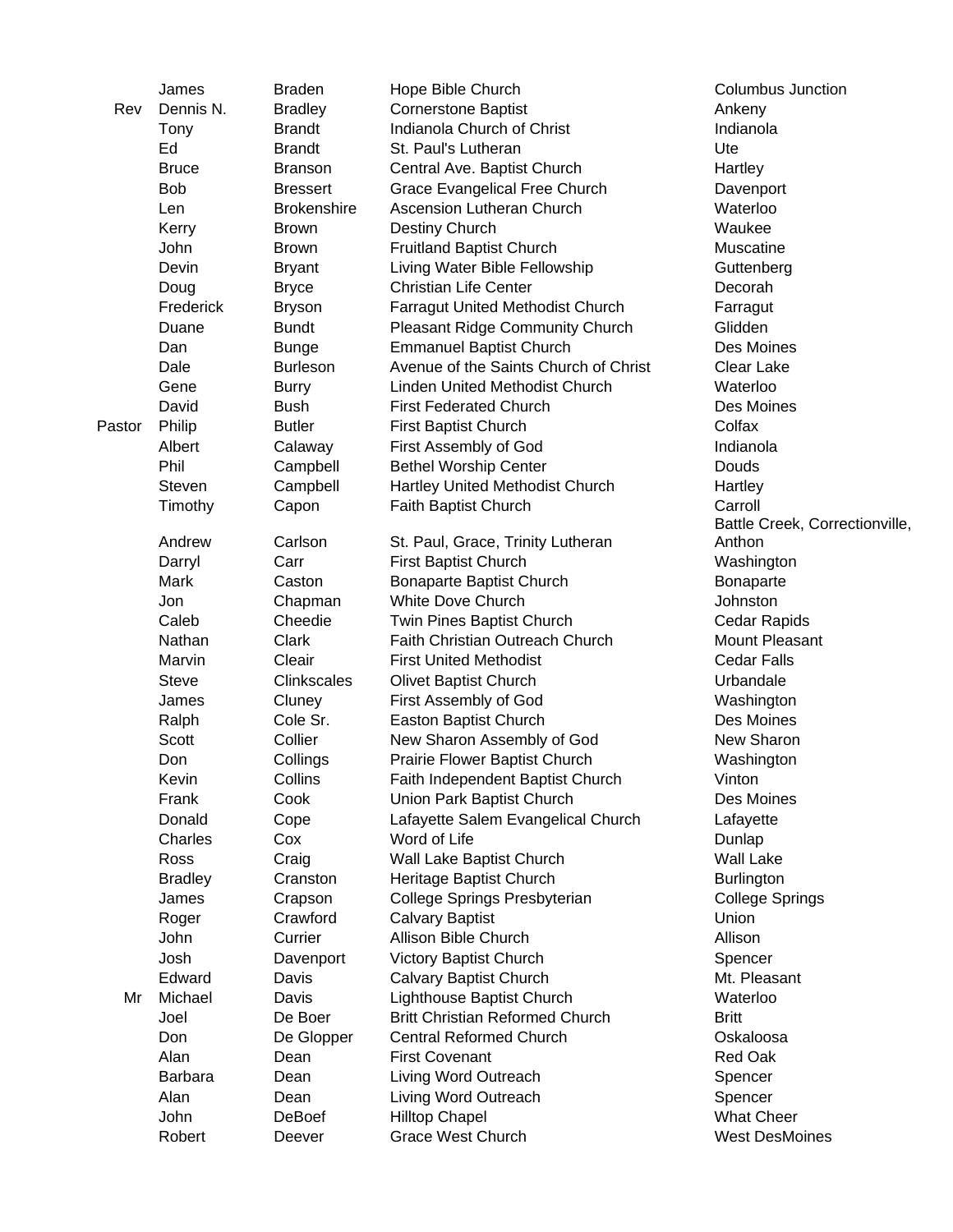|        | Doug              | <b>DeFord</b>    | Bethany Baptist Church                      | Des Moines              |
|--------|-------------------|------------------|---------------------------------------------|-------------------------|
|        | Curtis            | <b>DeFord</b>    | <b>Grace Baptist Church</b>                 | Emmetsburg              |
|        | David             | DeKuiper         | <b>Immanuel Reformed Church</b>             | <b>Belmond</b>          |
|        | Michael           | Demastus         | Fort Des Moines Church of Christ            | Des Moines              |
|        |                   |                  | Gatchel and Jordan United Methodist         |                         |
|        | Curtis            | DeVance          | Churches                                    | Des Moines              |
|        | Celestyne         | DeVance          | Retired St. Johns United Methodist          | Des Moines              |
|        | <b>Brien</b>      | <b>Deverick</b>  | Greater Des Moines Baptist Church           | Des Moines              |
| Pastor | Robert            | Dodge            | <b>United Methodist</b>                     | <b>Britt</b>            |
|        | Mark              | Doland           | Park Church of Christ                       | Oskaloosa               |
|        | Benjamin          | Dose             | Zion Lutheran                               | Arcadia                 |
|        | Michael           | Downey           | <b>Charles City Evangelical Free Church</b> | <b>Charles City</b>     |
|        | Gwendolyn         | <b>Dressel</b>   | Christian Family Worship Center             | Spirit Lake             |
|        | David             | Drew             | Living Waters Assembly of God               | Keokuk                  |
|        | Gerda             | E. Kuhn          | Dubuque Church of God                       | Dubuque                 |
|        | Beal              | Earl             | Joy Baptist Church                          | Fort Madison            |
|        | Craig             | Eberly           | Victory Life Christian Center               | Sidney                  |
|        | Tim               | Eckert           | Word of God Lutheran Church for the Deaf    | Davenport               |
|        | Dar               | Eckley           | <b>GFC</b>                                  | Ollie                   |
|        | Delmer Dean       | Elmore           | Washington Church of God                    | Washington              |
|        | Todd              | Engstrom         | <b>Grace Bible Church</b>                   | Wever                   |
|        | John              | Epperson         | <b>Grinnell Christian Church</b>            | Grinnell                |
| Pastor | Jeffrey           | Erlemeier        | Abundant Life Church                        | Harlan                  |
|        | Mike              | Evans            | Crossroad Evangelical Free Church           | Earlham                 |
|        | Joseph            | Evers            | Crossroad Evangelical Free Church           | Earlham                 |
|        | Douglas           | Farrell          | <b>Calvary Baptist Church</b>               | <b>Forest City</b>      |
|        | <b>Brent</b>      | Fees             | <b>Heartland Christian Fellowship</b>       | Des Moines              |
|        | Dean              | Feltes           | Maywood Wesleyan                            | Waterloo                |
|        | <b>Rick</b>       | Fessel           | Temple Baptist Church                       | <b>Charles City</b>     |
|        | Dan               | Fields           | <b>First Baptist</b>                        | Creston                 |
|        | Loel              | Fink             | Harvest Christian Fellowship                | Vinton                  |
|        | Allan             | Flint            | Missionary Baptist Church                   | Carlisle                |
|        | Matthew           | Floyd            | Calvary Bible Church                        | Osceola                 |
|        | David             | Flug             | Johnston Evangelical Free Church            | Johnston                |
|        | Gary              | Freeland         | <b>First Christian Church</b>               | Panora                  |
|        | Donald            | Freeman          | United Presbyterian                         | Newton                  |
|        | Perry             | Fruhling         | St. Mark's Lutheran Church                  | Marion                  |
|        | <b>Rick</b>       | Gail             | First Assembly of God                       | Cedar Rapids            |
|        | Garry             | Gardner          | <b>Bethel Church</b>                        | <b>Boone</b>            |
|        | Len               | Garrison         | Danbury UMC                                 | Danbury                 |
|        | Randall           | Gearhart         | Assembly of God                             | <b>Burlington</b>       |
|        | Jim               | Gochenouer       | <b>United Methodist</b>                     | Belmond                 |
|        | Gary              | Goetsch          | Abundant Life Christian Fellowship          | Humboldt                |
|        | Paula             | Golay            | Jacob's Ladder                              | Des Moines              |
|        | Jack              | Goldberger       | Our Savior Lutheran Church                  | <b>Bettendorf</b>       |
|        | Maria             | Goodwin          | <b>Christian Life Church</b>                | Clive                   |
|        |                   |                  |                                             |                         |
|        | Cary<br>F. Curtis | Gordon<br>Gordon | Cornerstone World Outreach                  | Sioux City<br>Knoxville |
|        |                   |                  | Faith Baptist Church                        |                         |
|        | Joshua            | Graber           | Freedom Baptist Church                      | Independence            |
|        | Scott             | Gray             | <b>Harvest Family Church</b>                | Shenandoah              |
|        | Jerry             | Greenwalt        | Faith United Assembly of God                | Storm Lake              |
|        | Scott             | Griffin          | <b>Bible Baptist Church</b>                 | Dubuque                 |
|        | John              | Griffith         | Stockport Christian                         | Stockport               |
| Pastor | Miles             | Grismore         | Faith Baptist Church                        | Mason City              |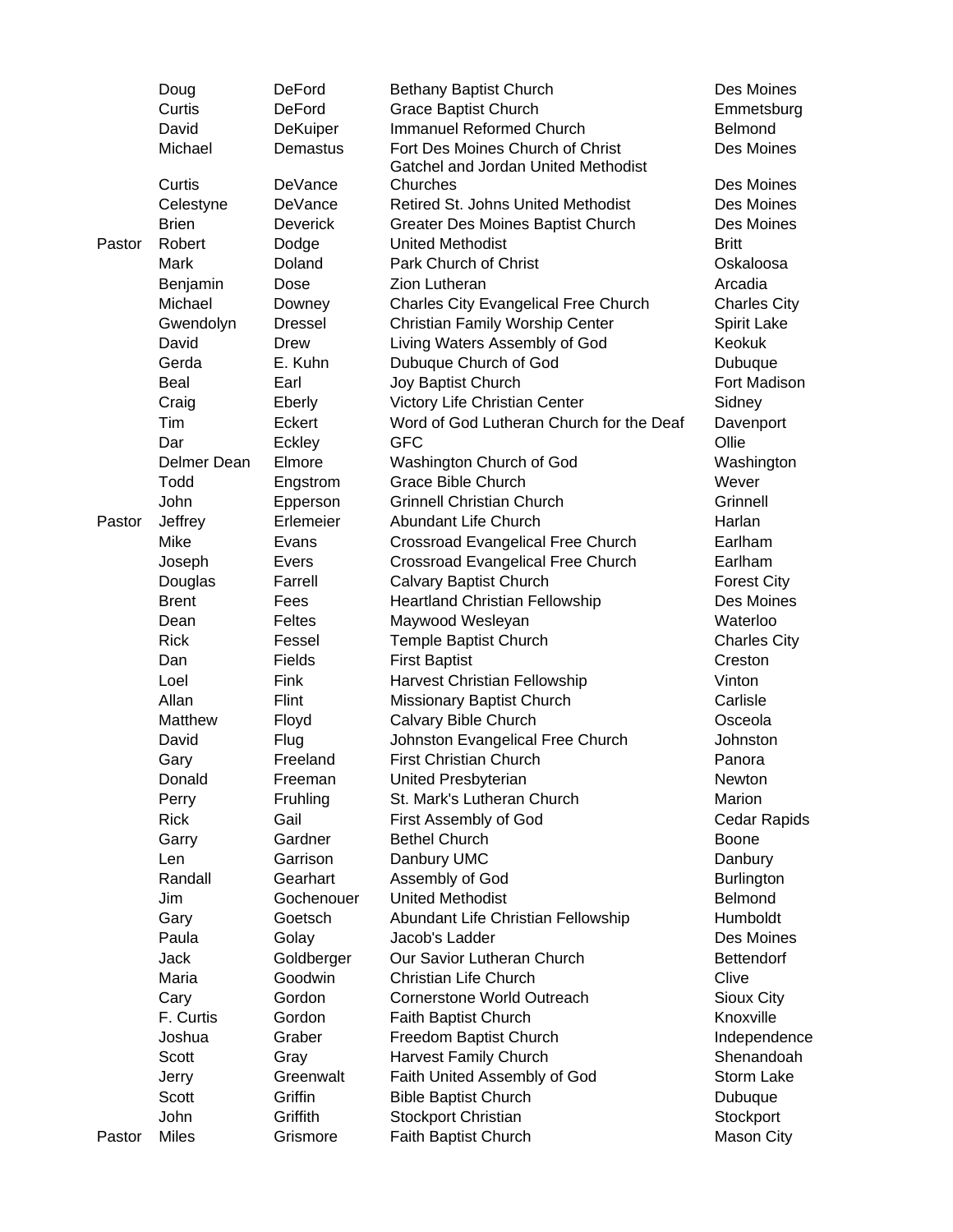|        | Harald         | Gruber                | Faith Baptist Church                  | Washington                      |
|--------|----------------|-----------------------|---------------------------------------|---------------------------------|
|        | Scott          | Gruening              | Calvary First Assembly of God         | Fort Madison                    |
|        | Aaron          | Gunsaulus             | Newton Christian Reformed Church      | Newton                          |
|        | Jim            | Haake                 | Springs of Life Church                | <b>Forest City</b>              |
|        | <b>Bernard</b> | Haan                  | Faith Christian Reformed Church       | Sioux Center                    |
|        | Marshall       | Hahn                  | <b>St.Olaf Lutheran Parish</b>        | St. Olaf                        |
|        | James          | Hakim                 | <b>Harvest Community Church</b>       | Orange City                     |
|        | Scott          | Hall                  | Church of Christ                      | Arlington                       |
|        | <b>Rick</b>    | Hamilton              | Grace Baptist Church                  | Glidden                         |
|        | Ralph          | Harmon                | Berean Baptist Church                 | Boone                           |
|        | <b>Brian</b>   | Harris                | Albia Baptist Temple                  | Albia                           |
|        | Wayne          | Hart                  | Maranatha Baptist Church              | Grimes                          |
|        | Todd           | <b>Hartsock</b>       | <b>First United Methodist</b>         | Swea City                       |
|        | Daniel         | Hartwig               | <b>Calvary Baptist Church</b>         | <b>Dysart</b>                   |
|        | Ben            | Hartwig               | <b>Calvary Baptist Church</b>         | Greene                          |
|        | Mike           | Hartwig               | <b>Grace Church</b>                   | Des Moines                      |
|        | Jeff           | Hauser                | <b>Hands In Motion</b>                | Loheville                       |
|        | Gordon         | <b>Hawkins</b>        | Floris Baptist Church                 | <b>Floris</b>                   |
|        | Michael        | Heasley               | Abundant Life Church of Waukee        | Waukee                          |
|        | Gary           | Hegstad               | <b>First Reformed Church</b>          | Sanborn                         |
|        | David          | Heilman               | Calvary Christian Reformed Church     | Orange City                     |
|        | Thomas         | Hein                  |                                       | Adel                            |
|        | Dave           | Heisterkamp           | New Hope Church                       |                                 |
|        | <b>Brian</b>   |                       | Lakeside Fellowship<br>Salem Reformed | Polk City<br><b>Little Rock</b> |
|        |                | Hellenga              |                                       |                                 |
|        | Roger          | Hemmings<br>Henderson | North Court Baptist Church            | Ottumwa                         |
|        | Allen          |                       | St. Paul Lutheran LC-MS               | Fort Dodge                      |
|        | <b>Brett</b>   | Hendrickson           | New Hope Assembly                     | Urbandale                       |
|        | Robert         | Henkelman             | Hope Assembly of God                  | Ft Dodge                        |
|        | <b>Rick</b>    | Henning               | Tabernacle Baptist Church             | George                          |
|        | Dwayne S.      | Henrichs              | Pleasant Valley Christian Church      | Phayer                          |
|        | Mark           | Hensley               | <b>Community of Christ</b>            | Lamoni                          |
|        | Wayne          | Herman                | Berean Bible Fellowship               | Carroll                         |
|        | Deci           | Hernandez             | Mason City Church of Christ           | Mason City                      |
|        | Randy          | Herold                | Open Bible                            | Cedar Rapids                    |
|        | Matt           | Hewitt                | St. James                             | Le Mars                         |
|        | Steven         | Hill                  | <b>Bethel Baptist Church</b>          | Iowa Falls                      |
|        | William        | Hill                  | Calvary Evangelistic Center           | Independence                    |
|        | Loren          | Hirschy               | Word of Life Church                   | Dubuque                         |
|        | <b>Brian</b>   | Hodge                 | Pleasant Ridge Community Church       | Glidden                         |
| Pastor | Dale           | Hodges                | <b>Faith Pentacostal</b>              | Spencer                         |
|        | Erich          | Hoeft                 | First Shell Rock Lutheran Church      | Northwood                       |
|        | Kendall        | Hofman                | Sanborn Crc                           | Sanborn                         |
|        | Clinton        | Hogrefe               | Oakdale Evangelical Free Church       | Meriden                         |
|        | Alva           | Hohl                  | <b>First Congregational UCC</b>       | Sioux City                      |
|        | D. Ray         | Hoke                  | <b>Bethel Church</b>                  | Boone                           |
|        | <b>Nellie</b>  | <b>Hollars</b>        | <b>Living Waters</b>                  | Davenport                       |
|        | <b>Bryant</b>  | Holmes                | Calvary Assembly of God               | <b>Council Bluffs</b>           |
|        | Jeff           | Holub                 | Fellowship Baptist Church             | Des Moines                      |
|        | Randy          | Horn                  | <b>First Christian Church</b>         | New Sharon                      |
|        | William        | Hornback              | First Church of the Open Bible        | Ottumwa                         |
|        | Michael        | <b>Hulinsky</b>       | Le Mars Bible Church                  | Le Mars                         |
|        | Chris          | Humburg               | Altoona Regular Baptist Church        | Altoona                         |
| Rev.   | <b>Morris</b>  | Hurd                  | West Hill United Methodist Church     | <b>Burlington</b>               |
|        | John           | Hyland                | Diocese of Davenport                  | Davenport                       |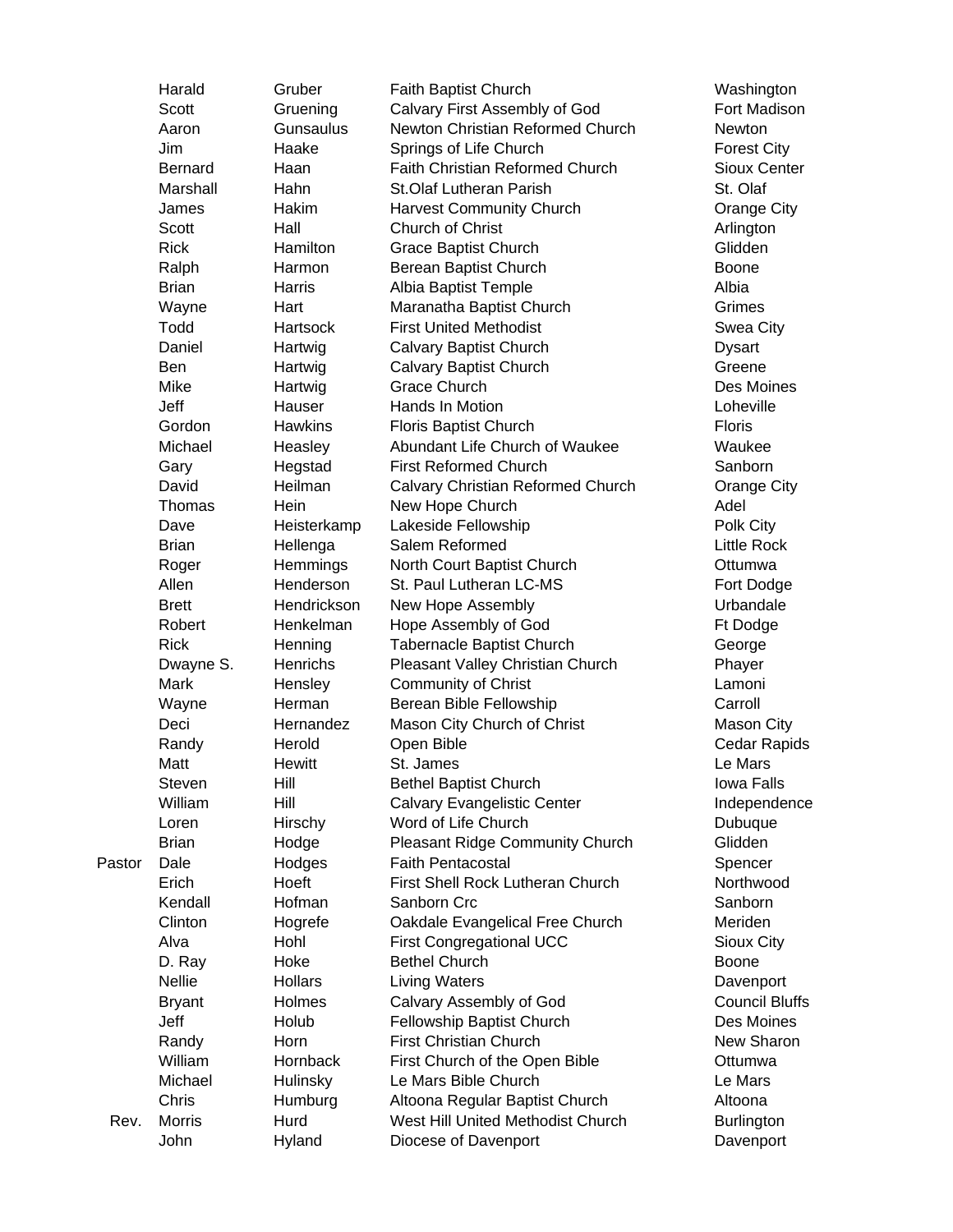|        | Tim          | Hymel          | Hymel                                    | Ankeny                |
|--------|--------------|----------------|------------------------------------------|-----------------------|
|        | <b>Steve</b> | Iverson        | <b>Church of Christ</b>                  | Estherville           |
| Pastor | John         | J. Hembry      | <b>Sigourney United Methodist Church</b> | Sigourney             |
|        | Mark         | Jenkins        | New Hope Wesleyan                        | Sioux City            |
|        | Marvin       | <b>Jenkins</b> | <b>Union Baptist Church</b>              | Waterloo              |
|        | Daryl        | Jessup         | Oakland Mills Community Church           | <b>Mount Pleasar</b>  |
|        | Jeanette     | Johnson        | Breath of God Min.                       | Humboldt              |
|        | George       | Johnson        | <b>Harvestime Church</b>                 | Mason City            |
|        | Craig        | Johnson        | Indianola Regular Baptist Church         | Indianola             |
|        | Harley       | Johnson        | Mondamin Baptist Church                  | Mondamin              |
|        | Don          | Johnston       | <b>Calvary Baptist Church</b>            | Grinnell              |
|        | Lloyd        | Johnston       | <b>First Baptist</b>                     | Centerville           |
|        | Rob          | Jones          | Fellowship Community Church              | Norwalk               |
|        | Robert       | Jones          | Mt. Pleasant Christian School            | Mt. Pleasant          |
|        | Daniel       | Jordan         | <b>Evangelical Free Church</b>           | <b>Clear Lake</b>     |
|        | Edwin        | Jordan         | Pleasant Grove Grace Brethren Church     | North English         |
|        | Joel         | Jorgenson      | <b>Grandview Baptist</b>                 | Estherville           |
| Rev    | Donna E.     | Joseph         | Unity Evangelical Lutheran               | Des Moines            |
| Rev    | Diane L.E.   | Joseph         | Unity Evangelical Lutheran               | Des Moines            |
|        | Greg         | Judy           | <b>Community Church</b>                  | Deep River            |
|        | Richard      | Kaiser         | <b>Heartland Assembly of God</b>         | Ankeny                |
|        | Gary         | Karas          | Oak Street Baptist Church                | <b>Burlington</b>     |
|        | Jeffrey      | Keady          | Dover Ave Alliance Church                | Orange City           |
|        | Marty        | Kelly          | <b>First Family Church</b>               | Ankeny                |
|        | Mel          | Kendall        | <b>Calvary Baptist</b>                   | Ottumwa               |
|        | Spencer      | Keroff         | Centerville Assembly of God (formerly)   | Centerville           |
|        | <b>Terry</b> | Kerr           | Oak Grove Community                      | Winterset             |
|        | Emery        | Killian        | Community Church of Christ               | Sloan                 |
|        | William      | King           | First Apostolic Church                   | Indianola             |
|        | Greg         | Kinzle         | Living Water Fellowship                  | Nevada                |
|        | <b>Bruce</b> | Klett          | <b>Community Bible Church</b>            | <b>Strawberry Po</b>  |
|        | Monte        | Knudsen        | Faith Christian Outreach Church          | Mt. Pleasant          |
|        | Ronnie       | Koch           | St. Paul's Lutheran Church               | Fredericksburg        |
|        | Timothy      | Koehn          | Onawa Evangelical Free Church            | Onawa                 |
|        | David        | Koenigsberg    | Faith Baptist Church                     | Hampton lowa          |
|        | Jan          | Kolar          | Raccoon River Bible Camp                 | Scranton              |
|        | Jan          | Kopf           | First Assembly of God                    | Cedar Rapids          |
|        | Kenneth      | Koske          | <b>Twin Pines Baptist</b>                | Cedar Rapids          |
|        | Jeff         | Larson         | Berean Baptist Church                    | Pella                 |
|        | Charles      | Lathrop        | <b>Bear Creek Friends Church</b>         | Earlham               |
|        | James        | Laupp          | <b>First Baptist Church</b>              | Fort Dodge            |
|        | Dave         | Leach          | Home Church                              | Des Moines            |
|        | John         | Lee            | <b>Bethel CRC</b>                        | Sioux Center          |
|        | Craig        | Lee            | First Presbyterian Church                | Alta                  |
| Rev    | Marvin       | Leese          | <b>Bethel Christian Reformed</b>         | Oskaloosa             |
|        | Peter        | Lillestolen    | <b>Sherwood Community Church</b>         | <b>Council Bluffs</b> |
|        | Don          | Long           | <b>Westchester Church</b>                | Des Moines            |
|        | Vernell      | Lott           | <b>Victory Baptist Church</b>            | Des Moines            |
|        | Larry F.     | Low            | New Life Family Worship Center           | <b>St Charles</b>     |
|        | Ryan         | Lundquist      | Altoona Regular Baptist Church           | Altoona               |
|        | Tye          | Male           | New Covenant Bible Church                | Cedar Rapids          |
|        | Duane        | Marburger      | <b>United Marriage Encounter</b>         | Muscatine             |
|        | Lewis        | Markwood       | Grace                                    | Des Moines            |
|        | Paul         | Martin         | Berean AG                                | Pleasant Hill         |
|        |              |                |                                          |                       |

unt Pleasant th English awberry Point dericksburg npton Iowa Jar Rapids dar Rapids dar Rapids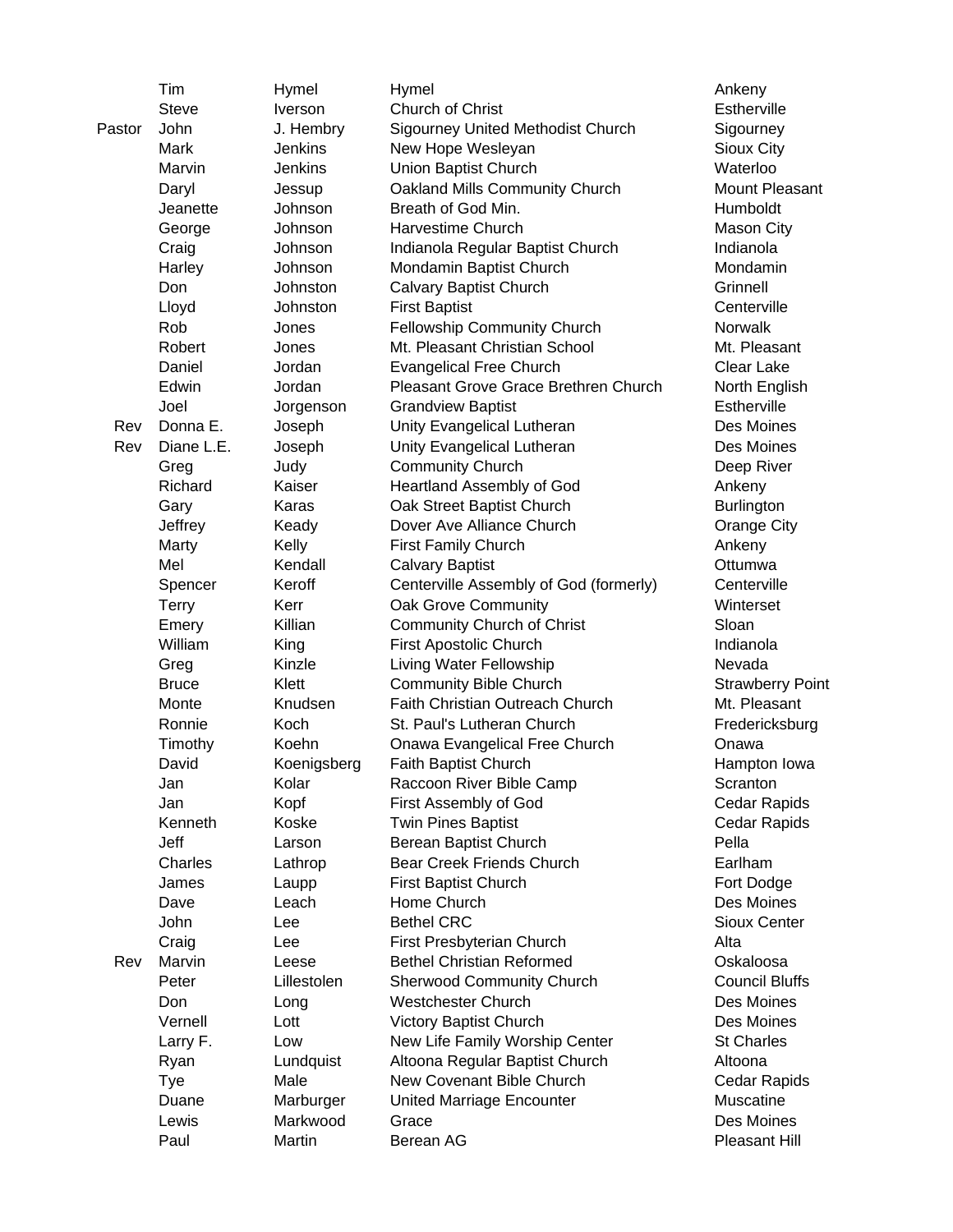|        | Michael      | Martin          | <b>First Baptist Church</b>                | Cumberland             |
|--------|--------------|-----------------|--------------------------------------------|------------------------|
|        | Paul         | Martin          | <b>Riverside Friends Church</b>            | Mason City             |
|        | Edward       | <b>Matthews</b> | <b>Bible Baptist</b>                       | Ottumwa                |
|        | Stephan      | May             | <b>First Baptist</b>                       | George                 |
|        | Daniel       | McCoy           | First Baptist Church of Urbandale          | Urbandale              |
|        | James        | McCoy           | <b>First Pentecostal Church</b>            | Cedar Rapids           |
|        | Keith        | McDonald        | First Presbyterian                         | <b>State Center</b>    |
|        | Timothy      | <b>McGuire</b>  | Bennezette Wesleyan                        | <b>Bristow</b>         |
|        | David        | McIntosh        | <b>Calvary Baptist Church</b>              | Onslow                 |
|        | Donald       | McLean          | <b>Evangelical Free Church of Atlantic</b> | Atlantic               |
|        | Dan          | <b>McNeal</b>   | Murray Church of Christ                    | Murray                 |
|        | Lauris       | Meek            | Church of the Nazarene                     | Newton                 |
|        | Scott A.     | Meier           | Bethany Lutheran                           | Spencer                |
|        | Oryn         | <b>Meinerts</b> | Tabernacle Baptist Church                  | George                 |
|        | Dan          | Merchant        |                                            | Tipton                 |
|        | Don          |                 | Cedar St. Baptist Church                   | Marcus                 |
|        |              | Meyer           | <b>Trinity Lutheran Church</b>             | Slater                 |
|        | Don          | Michaelsen      | Slater Baptist Church                      |                        |
|        | Kevin        | Miille          | Ankeny Apostolic Assembly                  | Ankeny                 |
|        | Earl         | Millar          | The Foursquare Church                      | Muscatine              |
|        | Paul         | <b>Miller</b>   | Eastside Church of the Nazarene            | Des Moines             |
|        | Jerry        | Miller          | <b>First Baptist</b>                       | <b>Bancroft</b>        |
|        | <b>Bruce</b> | <b>Miller</b>   | Messiah Lutheran - LCMS                    | Mason City             |
|        | Randy        | Miller          | Ottumwa Baptist Temple                     | Ottumwa                |
|        | Alan         | Miller          | Peace Lutheran                             | Glidden                |
|        | Elmer        | Miller          | Upper Deer Creek Church                    | Wellman                |
|        | Clegguart    | Mitchell        | Leon Bible Church                          | Leon                   |
|        | Jamie        | Mogler          | First Baptist Church                       | <b>Bedford</b>         |
|        | Garry        | Moore           | <b>Burton Avenue Baptist</b>               | Waterloo               |
| Pastor | Stephen      | Moore           | Horton Baptist Church                      | Waverly                |
|        | Michael      | Mudlaff         | Westkirk Presbyterian Church               | Urbandale              |
|        | Jeff         | Mullen          | Point of Grace Church                      | Waukee                 |
|        | Gerald       | Naber           | Pleasant Hill Free Church                  | Pleasant Hill          |
|        | Ken          | Nason           | <b>Cottage Community Church</b>            | <b>RR Iowa Falls</b>   |
|        | Patrick      | Nath            | Southtown Baptist Church                   | Des Moines             |
|        | Greg         | Neer            | Church of the Nazarene                     | Pella                  |
|        | Dan          | Nelson          | Gospel Light Baptist Church                | Marion                 |
|        | Mike         | <b>Nemmers</b>  | <b>First Baptist Church</b>                | <b>Grundy Center</b>   |
|        | <b>Steve</b> | Neumeyer        | First Assembly of God                      | Eldora                 |
|        |              |                 | The Church of Jesus Christ of Latter Day   |                        |
|        | Art          | Newman          | Saints                                     | <b>West Des Moines</b> |
|        | <b>Mark</b>  | Norman          | Grace Evangelical Free Church              | Indianola              |
|        | Trisha       | Nunnikhoven     | <b>Crossroads Church</b>                   | Norwalk                |
|        | Kunta &      |                 |                                            |                        |
|        | Angela       | Nyameba         | House of God Intl                          | Des Moines             |
|        | Jim          | Olson           | <b>Cornerstone Bible Fellowship</b>        | Newton                 |
| Rev    | Harvey       | Opp             | Peace Reformed Church                      | Garner                 |
|        | Isaac        | Oyibo           | All Nations Assembly of God                | Des Moines             |
|        | Rene         | Paddock         | Bethany Baptist church                     | Des Moines             |
|        | Ed           | Parker          | Suburban Heights Baptist Church            | Fairfield              |
|        | James        | Parks           | St. Paul's UMC                             | Williamsburg           |
|        | Lonnie       | Parton          | Victory Fellowship Church                  | <b>Council Bluffs</b>  |
|        | Robert       | Pate            | <b>Bible Community Baptist Church</b>      | <b>Central City</b>    |
|        | Dan          | Pearce          | Cedarloo Church of Christ                  | <b>Cedar Falls</b>     |
|        | Scott        | Pearson         | Cornerstone Baptist Church                 | Eldridge               |
|        |              |                 |                                            |                        |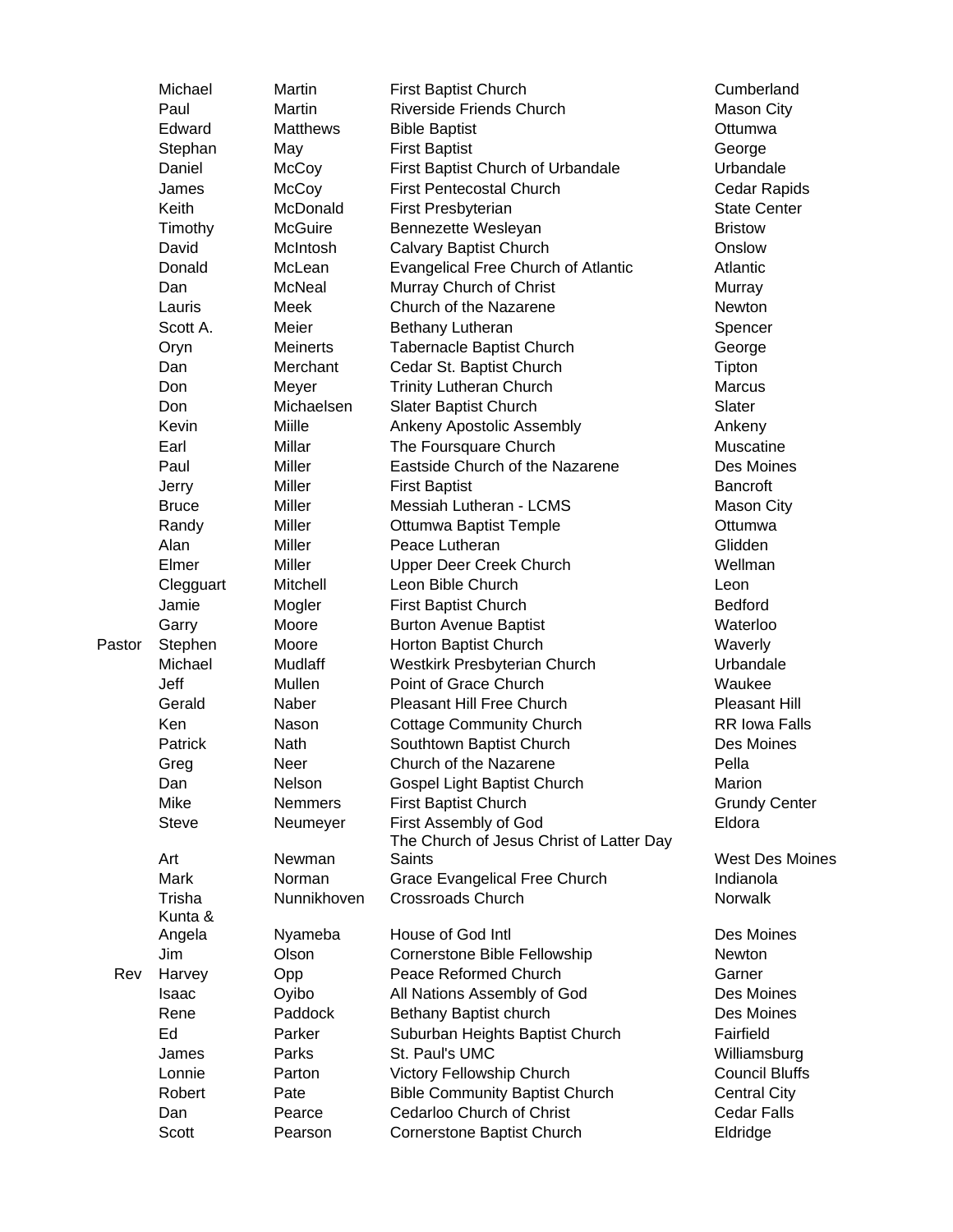|        | Pinky        | Person      | Faith In Christ Fellowship              | Cherokee            |
|--------|--------------|-------------|-----------------------------------------|---------------------|
|        | Dave         | Peters      | Hagerman Baptist                        | Waterloo            |
|        | Don          | Peterson    | Emmanuel Lutheran (LCMS)                | Lake View           |
|        | Trudy        | Peterson    | St. John Lutheran                       | Boyden              |
|        | Liz          | Pfeifle     | <b>Faith Lutheran</b>                   | Marcus              |
|        | <b>Rusty</b> | Phillips    | Redeemer Lutheran                       | <b>West Union</b>   |
|        | Joseph       | Phipps      | First Presbyterian                      | Fairfield           |
|        | Adam         | Pierce      | Cornerstone Baptist Church              | Afton               |
|        | Keith        | Piotter     | Our Savior Lutheran Church              | <b>Bettendorf</b>   |
|        | Sandra       | Pluff       | Dayspring Assembly of God               | Belmond             |
|        | <b>Terry</b> | Pollard     | Alta United Methodist Church            | Alta                |
|        | Dwayne       | Potter      | Crossroads Assembly of God              | Waterloo            |
|        | A J          | Potter      | Pleasantville Baptist Church            | Pleasantville       |
|        | Ajai         | Prakash     | <b>Valley Church</b>                    | Swisher             |
|        | Gwen         | Prentice    | St. Mary's                              | Solon               |
|        |              |             | Iowa/Minnesota District of the Wesleyan |                     |
|        | Tim          | Purcell     | Church                                  | <b>Charles City</b> |
|        | Benjamin     | Quinlan     | <b>Bible Baptist Church</b>             | Glenwood            |
|        | Zane         | Raber       | Earlham Friends Church                  | Earlham             |
|        | Steven       | Randall     | Westkirk Presbyterian Church            | Urbandale           |
|        | Jeffrey      | Rasanen     | Faith Assembly of God                   | Elk Run Heights     |
|        | Sheila       | Rassman     | <b>Holy Trinity</b>                     | Protivin            |
|        | Keith A.     | Ratliff Sr. | Maple Street Baptist Church             | Des Moines          |
|        | Sue          | Rauch       | Cornerstone Family Church               | Denison             |
|        | David L.     | Rauch       | <b>Grace Christian Fellowship</b>       | Carroll             |
| Mr     | Bryan D.     | Regier      | Faith Bible Church                      | <b>Robins</b>       |
|        | Larry        | Reid        | Ottumwa Baptist Temple                  | Ottumwa             |
|        | Todd         | Rempe       | Bethany Reformed Church                 | Des Moines          |
|        | Dennis       | Reynolds    | Nevada Baptist Church                   | Nevada              |
|        | Martin       | Rietgraf    | Grace Evangelical Free Church           | Huxley              |
|        | James        | Rightler    | Northgate Alliance Church               | Ottumwa             |
|        | Jon          | Rollefson   | <b>First Congregational Church</b>      | <b>Forest City</b>  |
|        | Doran S.     | Rooks       | Westside Assembly of God                | Davenport           |
|        | Kevin        | Roop        | St. Thomas Lutheran Church              | Panora              |
|        | Michael      | Rose        | <b>First Federated Church</b>           | Des Moines          |
|        | Adam         | Ross        | New London Christian Church             | New London          |
|        | Jeremy       | Rounds      | Church of Christ                        | Creston             |
|        | Philip       | Rownd       | <b>Stanley Union Church</b>             | Stanley             |
|        | James        | Ruberg      | Oakville Community Bible Church         | Oakville            |
|        | Timothy      | Rude        | <b>Walnut Creek Community Church</b>    | Des Moines          |
|        | Clair        | Rudison     | Amazing Grace Outreach Ministries       | Des Moines          |
|        | Jay          | Rudolph     | <b>KJYL Christian Radio</b>             | Eagle Grove         |
|        | John         | Rut         | St. John's Lutheran                     | Hastings & Oateland |
|        | Michael      | Ryan        | Pocahontas Regular Baptist Church       | Pocahontas          |
| Mrs    | John         | Safford     | <b>Grace Baptist Church</b>             | Winterset           |
|        | Mike         | Salati, Sr. | <b>Bethel Baptist Church</b>            | Carroll             |
|        | Jim          | Sample      | 1st Church                              | Positron            |
|        | Kathy        | Sandmann    | Bethany Lutheran                        | Mc Callsburg        |
|        | Robert       | Sauser      | <b>First Baptist Church</b>             | Creston             |
|        | David        | Schaal      | <b>Carroll First Assembly</b>           | Carroll             |
| Mr     | Paul         | Schaefer    | Plymouth Bible Baptist Church           | Plymouth            |
|        | John         | Scheel      | <b>First Baptist Church</b>             | Eldora              |
|        |              |             | Rockwell-Swaledale United Methodist     |                     |
| Pastor | John P.      | Scherb      | Church                                  | Rockwell            |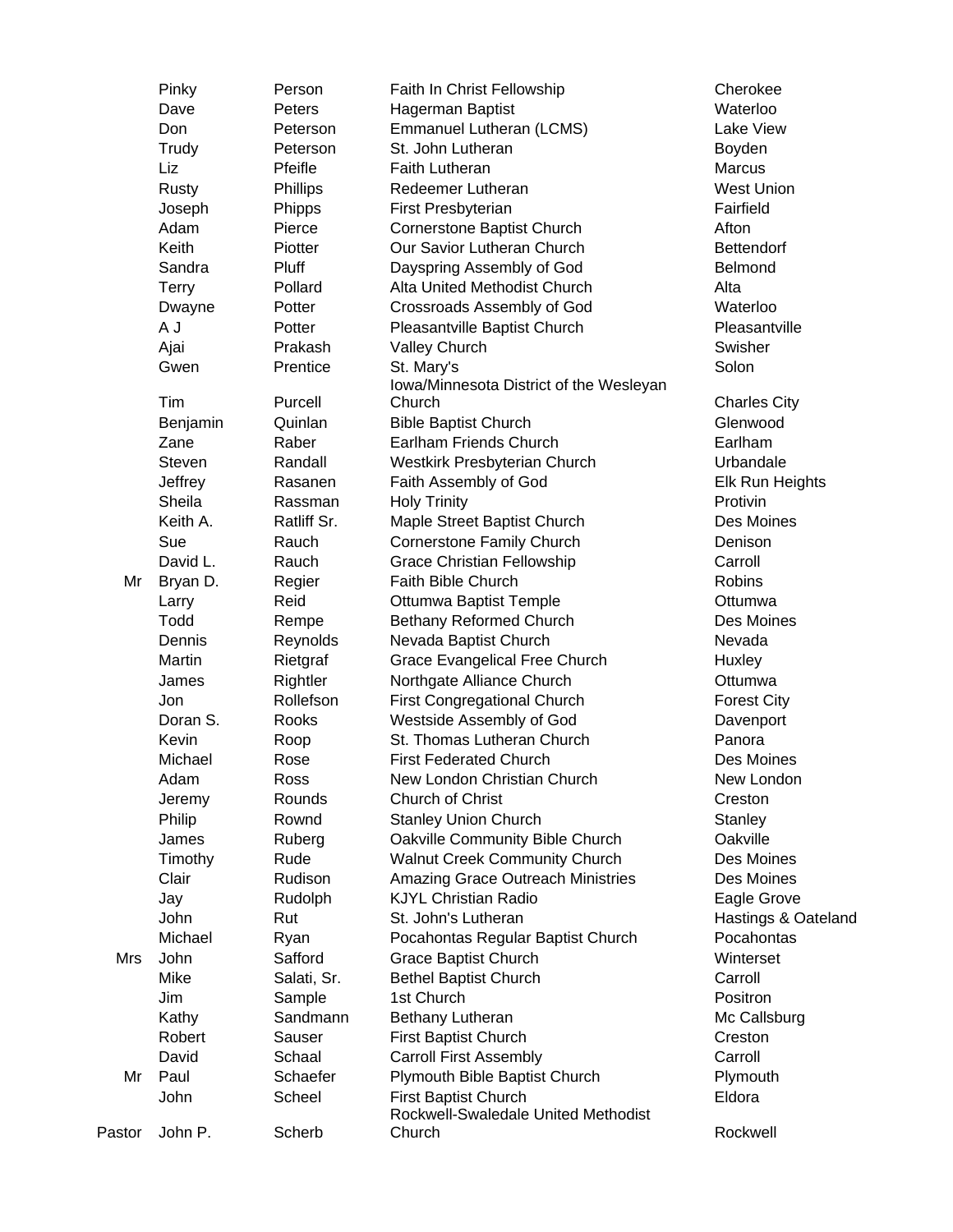|        | Jeff          | Scherer        | <b>Olivet Baptist</b>                     | Urbandale                       |
|--------|---------------|----------------|-------------------------------------------|---------------------------------|
|        | Jeff          | Schleisman     | St. Mary's Catholic Church                | Larchwood                       |
|        | Richard       | Schlotter      | <b>FPAG</b>                               | Ottumwa                         |
|        | Andy          | Schmidt        | <b>Calvary Baptist Church</b>             | Waterloo                        |
|        | Dean          | Schmitt        | Faith Wesleyan Church                     | <b>Cedar Falls</b>              |
|        | David         | Schroeder      | <b>Abundant Life Ministries</b>           | Jefferson                       |
|        | <b>Brad</b>   | Schroeder      | Macedonia Assembly of God                 | Macedonia                       |
|        | Aaron         | Schultz        | <b>Beautiful Savior Lutheran Church</b>   | West Des Moines                 |
|        |               |                | Immanuel Lutheran Church, Faith Lutheran  |                                 |
|        | Keith         | Schweitzer     | Church, Winterset (LCMS)                  | <b>Greenfield and Winterset</b> |
|        | <b>Stuart</b> | Schwenke       | Faith Baptist Church                      | Oelwein                         |
|        | Michael R.    | Scudder        | Faith Lutheran Church                     | <b>Mount Pleasant</b>           |
|        | Jim           | Sears          | Christian Life Center of Newton Inc.      | <b>Newton</b>                   |
|        | Alan          | Seehusen       | <b>Evangelical Free Church</b>            | Atlantic                        |
|        | Jon           | Selander       | <b>VVBC</b>                               | <b>Council Bluffs</b>           |
|        | John          | Shaull         | Metro Baptist Assn.                       | Des Moines                      |
|        | W. Michael    | Shea           | Amazing Grace Bible Church                | Keokuk                          |
|        | Alan          | Sheldon        | Church of Christ                          | <b>Mason City</b>               |
|        | John          |                |                                           | <b>Council Bluffs</b>           |
|        |               | Sherbondy      | Victory Fellowship                        |                                 |
|        | <b>Brad</b>   | Sherman        | Solid Rock Church                         | Coralville                      |
|        | William       | Shewmaker      | Keosauqua Christian Church                | Keosauqua                       |
|        | Thomas        | Shipley        | <b>Calvary Baptist</b>                    | <b>Batavia</b>                  |
|        | Thomas        | Shipley        | Tabernacle Baptist                        | Bloomfield                      |
|        | Rodger        | Sieh           | New Life Assembly of God                  | Reinbeck                        |
|        | <b>Terry</b>  | Simm           | First Presbyterian                        | Sibley                          |
|        | Christopher   | Singer         | <b>HD Ministries</b>                      | Cedar Rapids                    |
|        | <b>Brad</b>   | Singleton      | First Assembly of God                     | Cedar Rapids                    |
|        | Paul          | Smalley        | Faith Community Church (BGC)              | Ida Grove                       |
| Pastor | Preston G.    | Smith          | Montrose Church of the Nazarene           | Montrose                        |
|        | Wayne         | Smith          | New Beginnings Worship Center             | Pella                           |
|        | Doug          | Smith          | New Life Family Worship Center            | St. Charles                     |
|        | Robert        | Snitzer        | Pilot Knob Lutheran & Calvary Lutheran    | Forest City & Crystal Lake      |
|        | Larry         | Sohn           | First Assembly of God                     | Cedar Rapids                    |
|        | Teresa        | Spencer        | Harvest Christian Fellowship              | Vinton                          |
|        | Chuck         | Spindler       | <b>Crest Baptist Church</b>               | Creston                         |
|        | Gene          | Springer       | Open Door Baptist Church                  | <b>Council Bluffs</b>           |
|        | Dennis        | St. Lawrence   | <b>Grace Baptist Church</b>               | Chariton                        |
|        | Rex           | Stancil        | Earlham Church of Christ                  | Earlham                         |
|        | Charlotte     | Stangeland     | <b>New Sharon Friends</b>                 | New Sharon                      |
|        | Alan          | Stanley        | Fellowship Community Church               | <b>Norwalk</b>                  |
|        | Sheldon       | Starkenburg    | Calvary Christian Reformed Church         | Pella                           |
|        | Seth          | <b>Stearns</b> | West Burlington Christian Church          | West Burlington                 |
| Mr     | Tom           | <b>Steen</b>   | First Assembly of God                     | Indianola                       |
|        | Cheryl        | Stephens       | Living Water Church                       | Independence                    |
|        | Charles       | <b>Stevens</b> | Riverside Baptist Church                  | <b>Burlington</b>               |
| Pastor | Todd          | <b>Stiles</b>  | First Family Church                       | Ankeny                          |
|        | E. Gene       | Stockton       | <b>Heartland Community Baptist Church</b> | Sioux City                      |
|        | James         | Stogdill       | Messiah Lutheran Church                   | Johnston                        |
|        | Mark          | Stoll          | Immaculate Conception Catholic Church     | Moville                         |
|        | Cory          | Stout          | <b>Community Heights Alliance Church</b>  | Newton                          |
|        | Wayne         | Stufflebeam    | First Wesleyan Church                     | Waterloo                        |
|        | Richard       | Summerhays     | Water's Edge                              | Ogden                           |
|        | Val           | Swinton        | <b>Clarksville Church of Christ</b>       | Clarksville                     |
|        | Robert S.     | Taber          | <b>First Federated Church</b>             | Des Moines                      |
|        |               |                |                                           |                                 |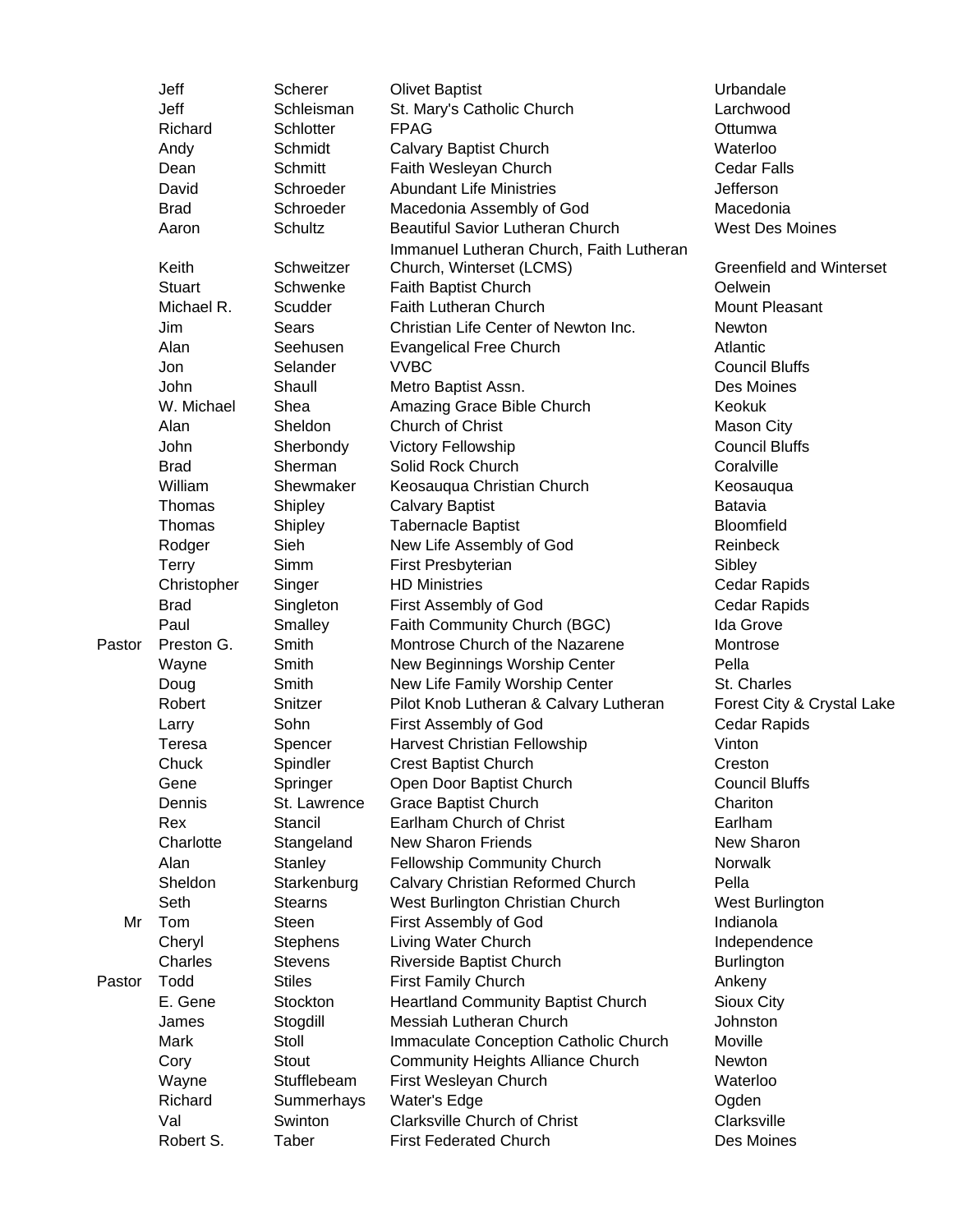|        | Mark         | Tanner         | New Heart Ministries International     | Ottumwa                      |
|--------|--------------|----------------|----------------------------------------|------------------------------|
|        |              |                | Samuel Evangelical Lutheran Church,    |                              |
|        | Richard      | Taylor         | Holmes Evangelical Lutheran Church     | Eagle Grove, Holmes          |
| Mr     | <b>Bruce</b> | Thompson       | <b>Bethel Baptist Church</b>           | Oskaloosa                    |
|        | John         | <b>Thorpe</b>  | St. Stephen's Episcopal Church         | Newton                       |
|        | Jeff         | Thrane         | <b>Bethel Church</b>                   | <b>Boone</b>                 |
|        | Kenneth      | Thrasher       | <b>Grace Baptist Church</b>            | Cherokee                     |
|        | Sara         | <b>Titus</b>   | Martelle Christian Church              | Martelle                     |
|        | <b>Troy</b>  | <b>Titus</b>   | Martelle Christian Church              | Martelle                     |
|        | Chris        | <b>Tjapkes</b> | First Baptist Church                   | Perry                        |
|        | Randy        | Todd           | <b>Dallas Center Grace</b>             | <b>Dallas Center</b>         |
|        | Dan          | Toney          | <b>Grinnell Christian Church</b>       | Grinnell                     |
| Rev    | Kenton L.    | Troyer         |                                        |                              |
|        | Kurt         | TruelpIgess    | Faith EFC                              | Spirit Lake                  |
| Rev    | Louis        | Trzil          |                                        |                              |
|        | Calvin       | Turner         | First Baptist Church                   | Reinbeck                     |
|        |              |                | Shell Rock Valley United Methodist     |                              |
|        | James        | Turner         | Churches                               | Nora Springs                 |
|        | Andrew       | Tuttle         | Independent Bible Church               | <b>Bussey</b>                |
| Pastor | William      | Tvedt          | Jubilee Family Church                  | Oskaloosa                    |
|        | Roger        | Twito          | Ascension                              | Ames                         |
|        | Jason        | Unzicker       | <b>Crossroads Community Church</b>     | <b>Burlington</b>            |
| Dr.    | Kenneth      | Van Loon       | <b>Immanuel Baptist</b>                | Newton                       |
|        | Bill         | Van Nostrand   | St. John's Lutheran                    | Vincent                      |
|        |              |                | Woolson Friends and Christian Church   |                              |
|        | Harlan       | Van Voorst     | (Disciples of Christ)                  | <b>Richland and Packwood</b> |
|        | Bill         | Van Wey        | Countryside Vineyard Church            | Evansdale                    |
|        | Kevin        | Van Wyk        | <b>Bridge of Hope</b>                  | Waterloo                     |
|        | Tom          | VandeBerg      | Adventure Life Reformed Church         | Altoona                      |
|        | D.Scott      | Vandenheuvel   | First Presbyterian                     | Creston                      |
|        | Gary         | Vander Hart    | <b>Harvest Community Church</b>        | Orange City                  |
|        | Shane        | Vander Hart    | Serve Our Youth Network                | Des Moines                   |
|        | Mark         | Vander Tuig    | Lutheran Church of the Cross           | Altoona                      |
|        | Dale         | <b>Visser</b>  | <b>First Christian Reformed Church</b> | Oskaloosa                    |
|        | Andrew-Bap   | Vo             | Saint March Church                     | Dow City                     |
|        | Michael      | Vokt           | <b>Trinity Lutheran</b>                | Davenport                    |
|        | Phil         | Waldo          | Open Bible Church                      | <b>Boone</b>                 |
|        | Tim          | <b>Waldron</b> | Faith Baptist Church                   | Iowa City                    |
|        | Kenneth      | Walker         | The River Jordan                       | Clarence                     |
|        | Paul         | Warder         | <b>Evangelical Covenant Church</b>     | Stanton                      |
| Mr     | Chris        | Watson         | Faith Bible Church                     | <b>Robins</b>                |
|        | James        | Weaver         | New Hope Assembly                      | Urbandale                    |
| Rev    | Peter C.     | Wegner         | Peace Evangelical Lutheran Church      | Des Moines                   |
|        | <b>Troy</b>  | Weigert        | <b>Blair Ridge Baptist CHurch</b>      | Cedar Rapids                 |
|        | Ted          | Weishaupt      | 1st Lutheran, Holy Cross Lutheran      | Wiota, Anita                 |
|        | Chad         | Welch          | <b>First Baptist Church</b>            | Farmington                   |
|        | David        | Welch          | Plano Christian Church                 | Plano                        |
|        | <b>Bob</b>   | Westfall       | New Covenant Bible Church              | Cedar Rapids                 |
|        | Nathan       | Wheeler        | 3rd St. Church of Christ               | Le Mars                      |
|        | Ron          | Wheeler        | <b>Community Chapel</b>                | Lakota                       |
|        | Leslie       | White`         | Valleyview Wesleyan                    | <b>West Union</b>            |
|        | Darran       | Whiting        | <b>Calvary Baptist Church</b>          | Marion                       |
|        | Jeremy       | Wiersema       | Archer Reformed Church                 | Archer                       |
|        | Rob          | Willey         | Harvest Bible Chapel - Davenport       | Davenport                    |